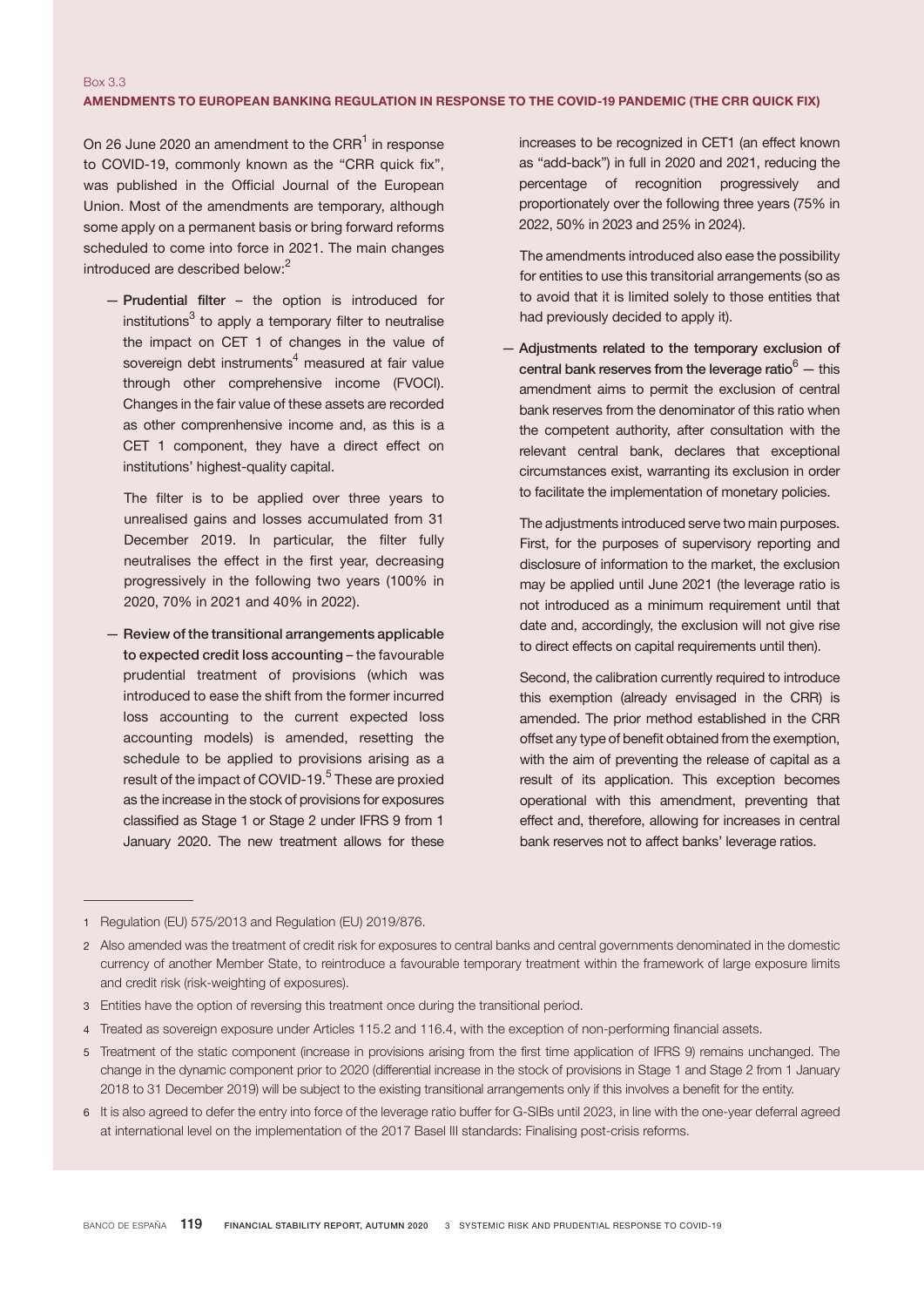## Box 3.3 AMENDMENTS TO EUROPEAN BANKING REGULATION IN RESPONSE TO THE COVID-19 PANDEMIC (THE CRR QUICK FIX) (cont'd)

## Figure 1

TIMELINE AND DURATION OF QUICK FIX REFORMS



SOURCE: Banco de España.

- Revision of the NPL prudential backstop as regards the calculation of the deduction for insufficient provisioning for NPLs, the application of a 0% factor on the part guaranteed by public sector government is introduced on a permanent basis. This treatment is applicable during the first seven years since the exposure is classified as non-performing.
- Adjustments to market risk requirements supervisors are granted discretionary powers to decide whether, under exceptional circumstances and on a case-bycase basis, institutions may exclude from the calculation of market risk requirements the overshootings deriving from the institutions' internal models and arising between 1 January 2020 and 31 December 2021, provided they do not arise from shortcomings of the internal model.
- Bringing forward of measures scheduled for 2021, including:
- Software deduction the entry into force of the new prudential treatment of software is brought forward. The European Banking Authority (EBA) was responsible of tne development of the new treatment through a regulatory technical standard  $(RTS)$ .<sup>7</sup> The quick fix amendment establishes its application from the entry into force of the RTS, instead of 12 months later, as was originally envisaged. To date, all intangible assets of institutions, including software, were deducted from CET1. Accordingly, this amendment will have an immediate impact on the highest-quality capital of institutions.

<sup>7</sup> See "Final draft RTS on [prudential](https://eba.europa.eu/sites/default/documents/files/document_library/Publications/Draft%2520Technical%2520Standards/2020/RTS/933771/Final%2520Draft%2520RTS%2520on%2520prudential%2520treatment%2520of%2520software%2520assets.pdf) treatment of software assets", EBA 14/10/2020.